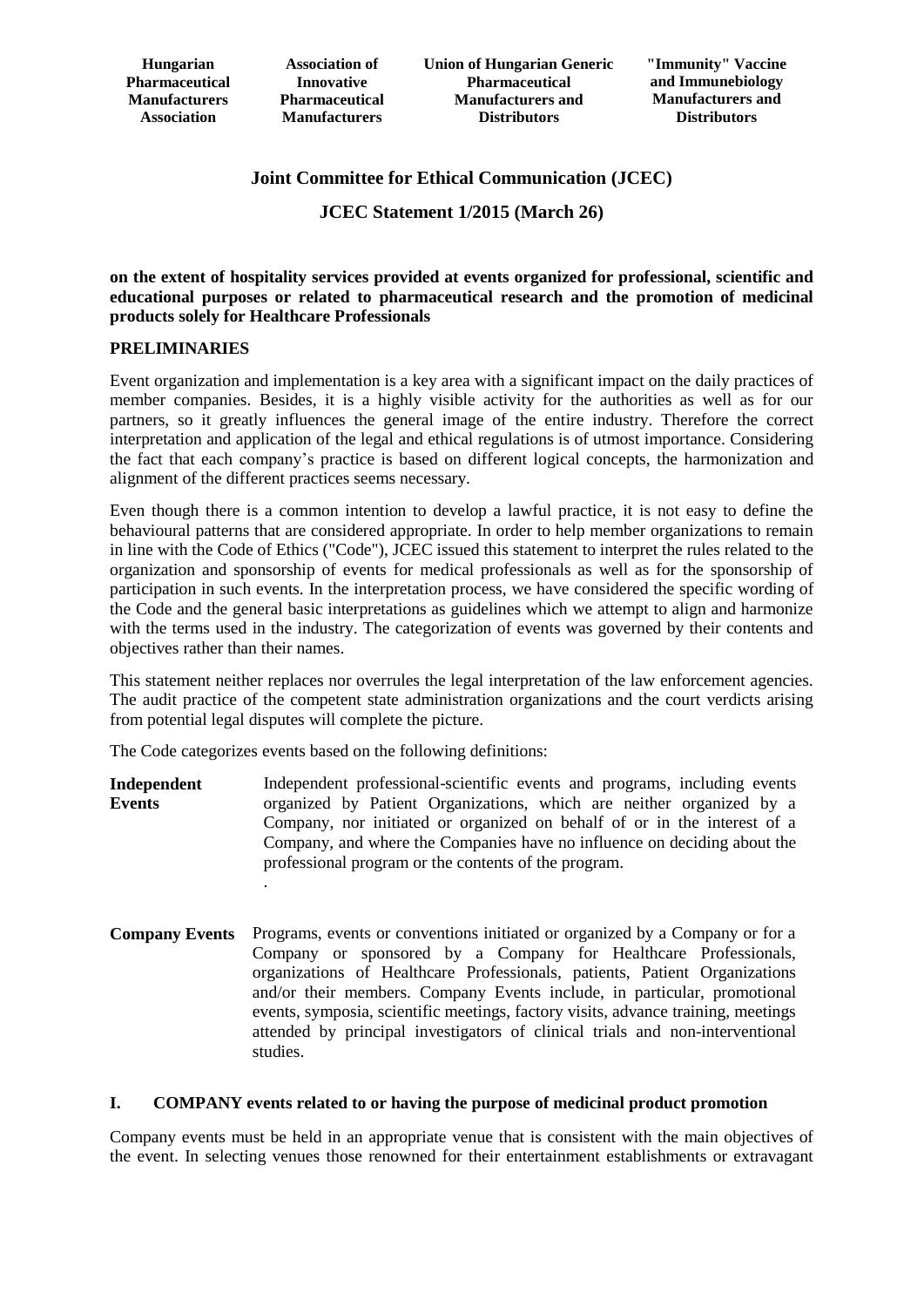venues offering extraordinary experiences that are not compatible with the Company event's key objectives shall be avoided. .

1. **Company Events supporting Medicinal Product Promotion**, legal reference: Paragraph (2) of Section 14 of Act XCVIII of 2006 on the General Provisions Relating to the Reliable and Economically Feasible Supply of Medicinal Products and Medical Aids and on the Distribution of Medicinal Products ("the Medicine Act")

Features:

- o The primary purpose of such events is to promote the particular medicinal products based on Paragraph (1) of Section 12 of the Medicine Act, even if the programme of the event contains other professional, scientific or educational information transfer that are clearly distinguishable from the specific promotional information transfer. Events supporting medicinal product promotion are considered as commercial practice.
- $\circ$  Regulations pertaining to the person(s) actively involved in the promotion:
	- The personal attendance and contribution of a registered medical sales representative is required for the implementation of the commercial practice. Upon the Company's request, Healthcare Professionals contracted by healthcare service providers to conduct healthcare activities or contribute thereto may hold lectures in which they present and share their knowledge and professional experience with the audience within the framework of scientific freedom. Thus the Company may request physicians to present e.g. their views on a particular therapeutic area, diagnosis, or their therapeutic experience with the medical therapy, in line with the summary of product characteristics of the medicinal product. In this quality, the invited lecturers (authors) conduct a scientific activity, therefore they cannot be regarded as promoters, In such cases the Company must conclude a contract with the invited physicians prior to the event in compliance with the rules on service provision and remuneration laid out in the Code.

Applicable rules:

- o If possible, the Company Promotional Event should be the workplace of the Healthcare Professional.
- o If the workplace of the Healthcare Professional involved in the Company Promotional Event is not suitable for the event, then the necessity and suitability of the other selected venue should be justified and documented. The non-workplace venue must be of secondary importance compared to the main objective of the event (venues specifically designed for hospitality services must be avoided), and the Company must aim to minimize the costs arising from the use of the venue.
- o The daily amount of hospitality provided to participants must not exceed the amount laid out in the legal regulation (currently it is 5% of the minimum wage). Compared to the main objective of the event (i.e. promotion), hospitality services must be of secondary importance.
- o Sponsorship granted in-kind for participation are not allowed (therefore: no reimbursement of accommodation and travel expenses).
- **2**. **Sponsored Company Events for professional and scientific purposes** (Paragraph (3) of Section 14 of the Medicine Act) This category includes a) Company events, programmes and meetings (e.g. symposia) with a purely professional-scientific purpose held as part of an independent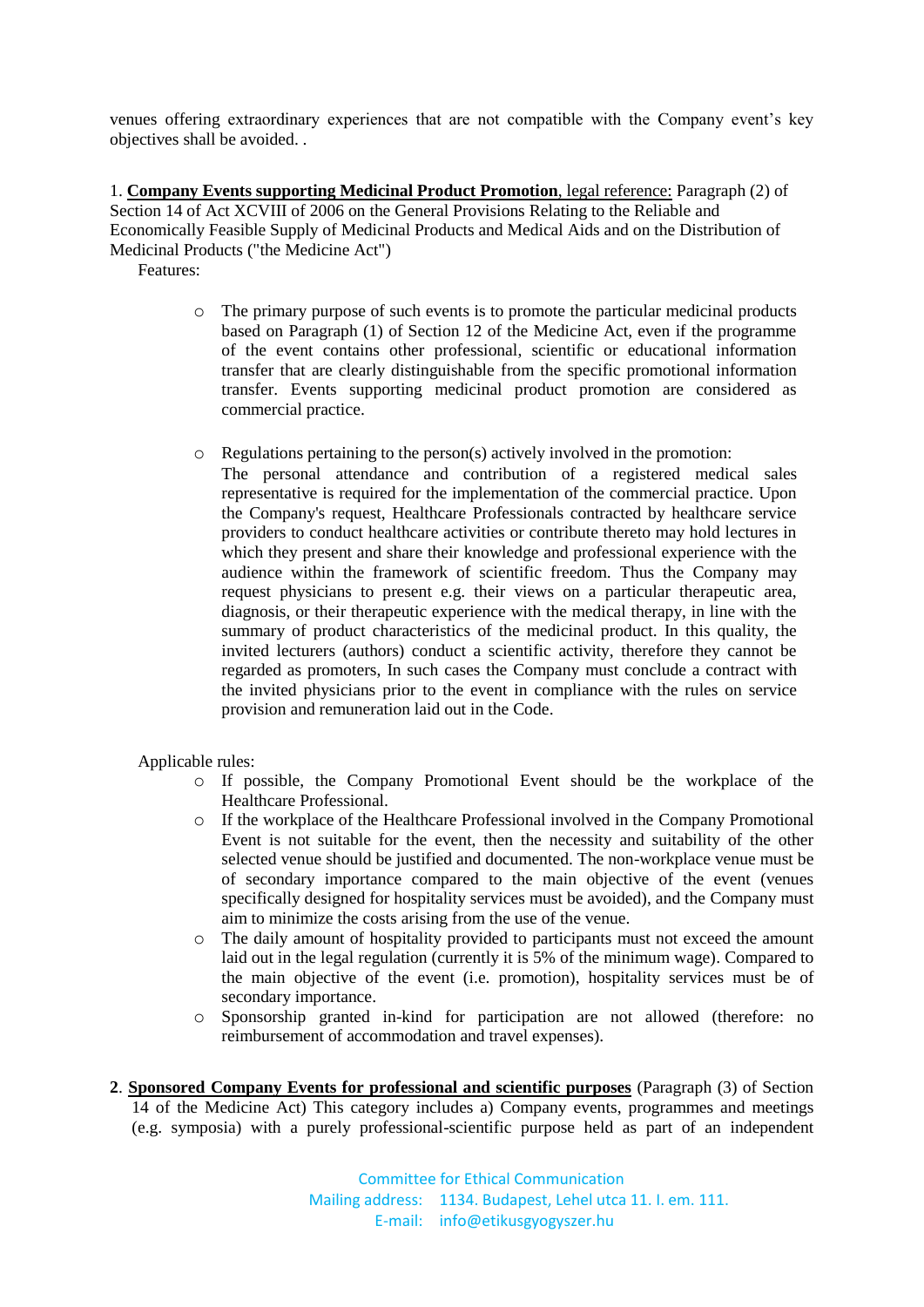professional-scientific event (e.g. conference) sponsored directly or indirectly by the Company and b) events organized by the Company for solely or primarily professional and scientific purposes. Programmes (programme components) solely designed for professional/scientific purposes and organized by the Company or directly or indirectly sponsored by the Company shall not be regarded as medicinal product promotion.

### Features:

- $\circ$  The main objective of the event is e.g. an exchange of experience between healthcare professionals interested in a particular disease or medical area, or the education of such healthcare professionals.
- o In addition to the professional-scientific programme, promotional activities are also allowed as long as they are clearly separated. Clear separation means a separation from the professional-scientific programme in space or time in a way that enables Healthcare Professionals to freely decide whether or not to receive information constituting medicinal product promotion.
- o Organizational costs may arise; travel and accommodation expenses may also occur.

Applicable rules:

- o There is no limit in terms of the Company's own financial resources allocated to the organization of the Company Event for professional and scientific purposes. Sponsorship is limited by the degree of justification by the scientific objectives.
- o Healthcare professionals may receive sponsorship granted in-kind for participation in the event (travel expenses, meal allowance, accommodation expenses, participation fee), and the amount of such payments is not limited, but payments for entertainment or reward purposes are not allowed.
- o Organizational expenses may be considered subordinate as long as it can be proven that they were completely allocated to ensuring the conditions essential for organizing the event.

Regulations pertaining to contributing persons:

The personal attendance and contribution of a registered medical sales representative of the sponsor Company is not obligatory but recommended in the case of purely professional-scientific events, programmes and meetings. Upon the Company's request, Healthcare Professionals contracted by healthcare service providers to conduct healthcare activities or contribute thereto may hold lectures in which they present and share their knowledge and/or professional experience with the audience within the framework of scientific freedom. Thus the Company may request physicians to present e.g. their views on a particular therapeutic area, diagnosis, or their therapeutic experience with the medical therapy. In this quality, the invited lecturers (authors) conduct a scientific activity. In such cases the Company must conclude a contract with the invited physicians prior to the event in compliance with the rules on service provision and remuneration laid out in the Code. In case of medicinal product promotion separated from the professional and scientific programmes, the regulations laid out in Paragraph 1 above shall logically apply.

## 3. **Presentation of a manufacturing plant (factory visit)**

This category includes visits to the Company's manufacturing plants in Hungary or abroad, during which Healthcare Professionals are given an insight into the manufacturing process of medicinal products. The presentation of manufacturing plants must not be centred on hospitality services. In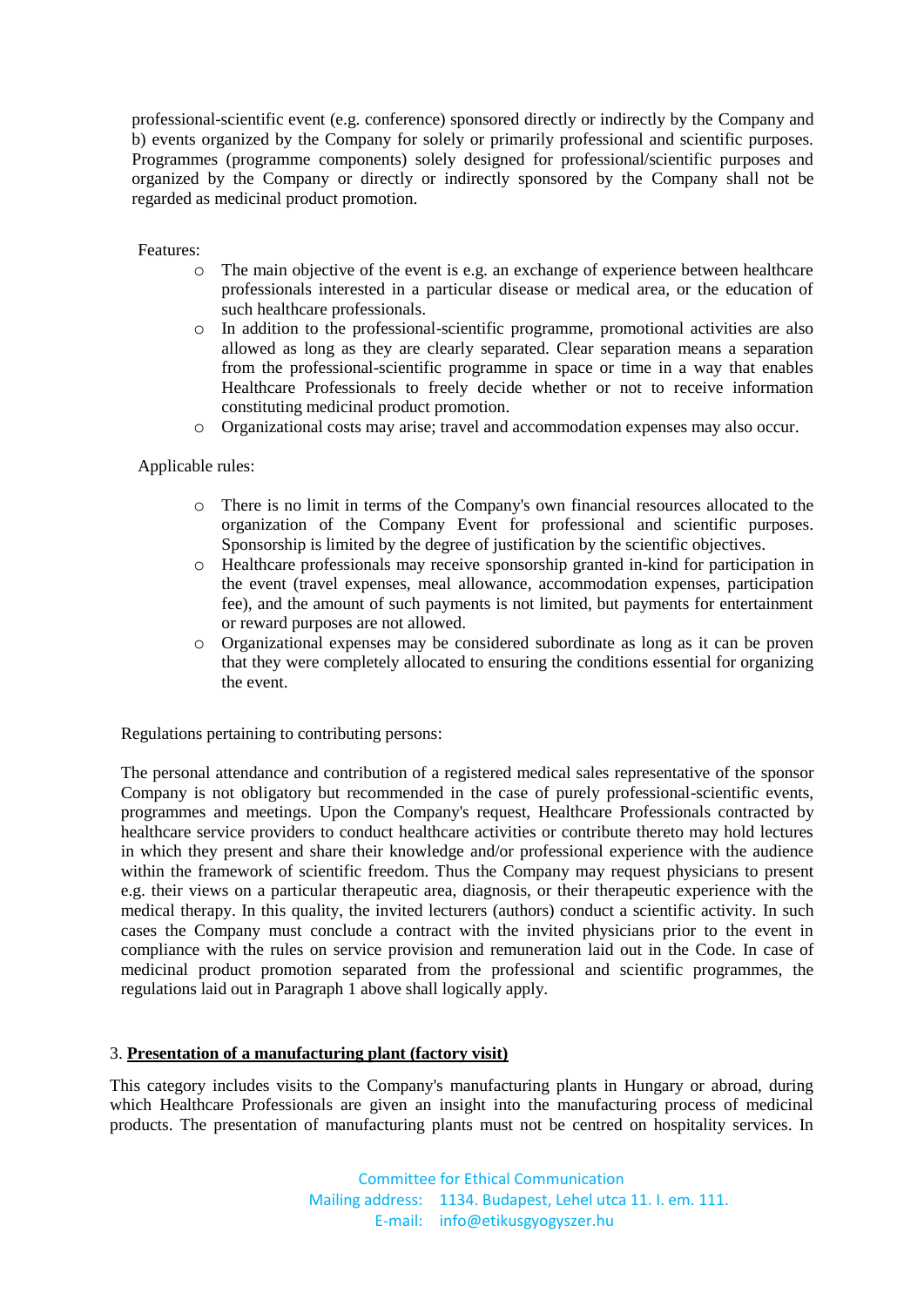order to ensure that, visits of Healthcare Professionals to the Company's manufacturing plants may solely be organized for professional, scientific or educational purposes. The purpose and the programme of the visit to the manufacturing plant must be documented by the Company prior to the visit. Companies are not allowed to perform medicinal product promotion during the visit to the manufacturing plant. The maximum length of time to be allocated for the visit of one manufacturing plant is one working day. One trip may comprise visits to no more than three manufacturing plants located in the same country or geographical area (e.g. member state). The duration of a trip organized or sponsored by the Company for the purposes of a factory visit, i.e. the duration of travelling to and staying at the site combined may not exceed 5 days in the case of travelling within Europe and 7 days in the case of travelling to a manufacturing plant outside Europe.

Applicable rules:

- o The amount of own financial resources allocated to the organization of a factory visit is not limited. Sponsorship is limited by the degree of justification by the scientific objectives.
	- Healthcare professionals may receive sponsorship granted in-kind participation in the factory visit (travel expenses, meal allowance, accommodation expenses), and the amount of such payments is not limited, but payments for entertainment or reward purposes are not allowed.
	- Organizational expenses may be considered subordinate as long as it can be proven that they were completely allocated to ensuring the conditions essential for organizing the factory visit.

#### **II. INDEPENDENT professional/scientific events and courses sponsored by Companies**

Features:

o Events not initiated and organized by Companies, e.g. annual scientific conferences of Professionals/ Societies/Associations in a Hungary or abroad.

Companies are allowed to sponsor these events in the following manners:

- o The event may be sponsored.
- o The participation of healthcare professionals in the event may be sponsored in the form of sponsorship granted in-kind.
- o It is permitted to purchase services which provide the conditions for a promotion activity (exhibition stand, symposium time, and advertising place) as long as the promotion is clearly separated from the professional/scientific event.

Applicable rules:

- o Event sponsorship:
	- Reasonable extent (5% of the minimum wage/person). It must be defined in advance, based on the expected number of attendees.
	- It can be proven that the amount provided by the sponsor was completely allocated to ensuring the conditions essential for organizing the event.
	- The amount provided by the sponsor is used for holding the event but not for facilitating the participation of healthcare professionals. Therefore, the limit of sponsoring amount shall not include the sponsorship granted in-kind for

Committee for Ethical Communication Mailing address: 1134. Budapest, Lehel utca 11. I. em. 111. E-mail: info@etikusgyogyszer.hu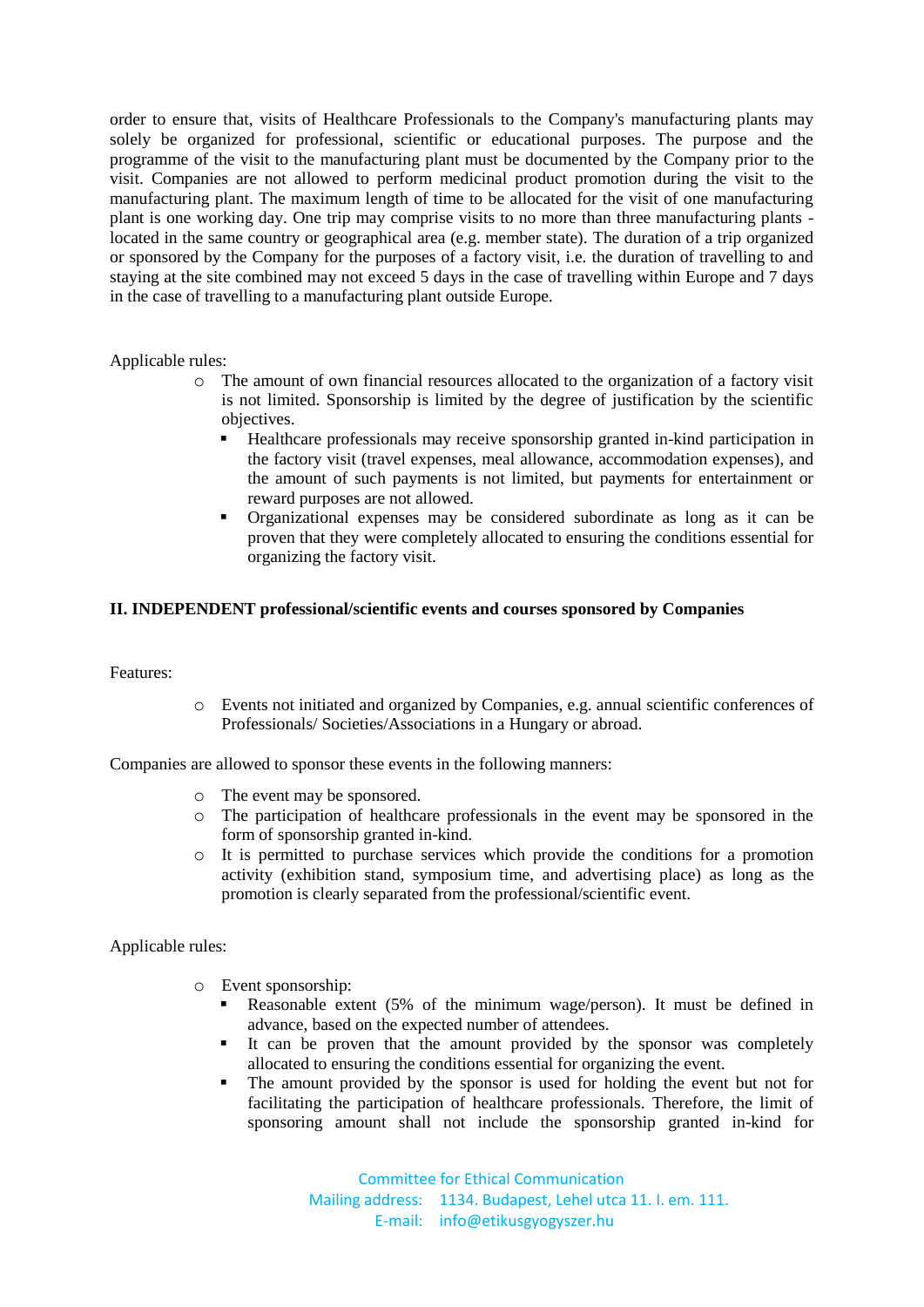participation provided for healthcare professionals at the event (travel expenses, meal allowance, accommodation expenses, participation fee).

- o Sponsorship of participation:
	- In the form of sponsorship granted in-kind for participation to cover expenses directly related to event participation (travel expenses, meal allowance, accommodation expenses, participation fee). The amount of such payments is not limited, but payments for entertainment or reward purposes are not allowed. This amount must be in line with the typical prices of the particular country and secondary to the main objective of the event.
- o Purchasing services:
	- Considering the fact that it does not constitute sponsorship as it is a purchase of services, it is not limited. The limit on the sponsorship of independent professional conferences does not include the cost of promotions purchased at list price (exhibition stands, symposia) or the cost of any other related services (e.g. exhibition stand building, advertisements, and presentations). The daily amount spent on hospitality services provided by the Company must not exceed 5% of the minimum wage in connection with the medicinal product promotion performed separated from the professional-scientific programme at events organized for professional and scientific purposes.

### **III. Professional-scientific or educational events related to pharmaceutical research and not related to commercial practices**

Such events may only be held in venues that are in compliance with the key objectives of the particular event. When selecting the venue, extravagant venues that are famous for their entertainment facilities or offer special programmes and are incompatible with the key objectives of the event must be avoided.

Sponsorship granted in-kind for participation to cover expenses directly related to event participation (travel expenses, meal allowance, accommodation expenses, and participation fee) are allowed. The amount paid to sponsor the organization of such events and the participation of healthcare professionals therein is not limited, but it is recommended to consider the relevant regulations laid out in Section I/2; e.g. payments for entertainment or reward purposes are not allowed.

- 1. Events held in relation to clinical studies, non-interventional studies (hereinafter: Studies) e.g. Advisory board meeting(protocol, etc.), meeting of R/D investigators, Investigators' meeting. The common features of these events are:
	- o These events are solely organized in connection with study products and the implementation of clinical studies.
	- o These events are only attended by staff assigned to or involved in the implementation of the Study (including e.g. medical department, clinical investigation department, drug safety department).

Committee for Ethical Communication Mailing address: 1134. Budapest, Lehel utca 11. I. em. 111. E-mail: info@etikusgyogyszer.hu